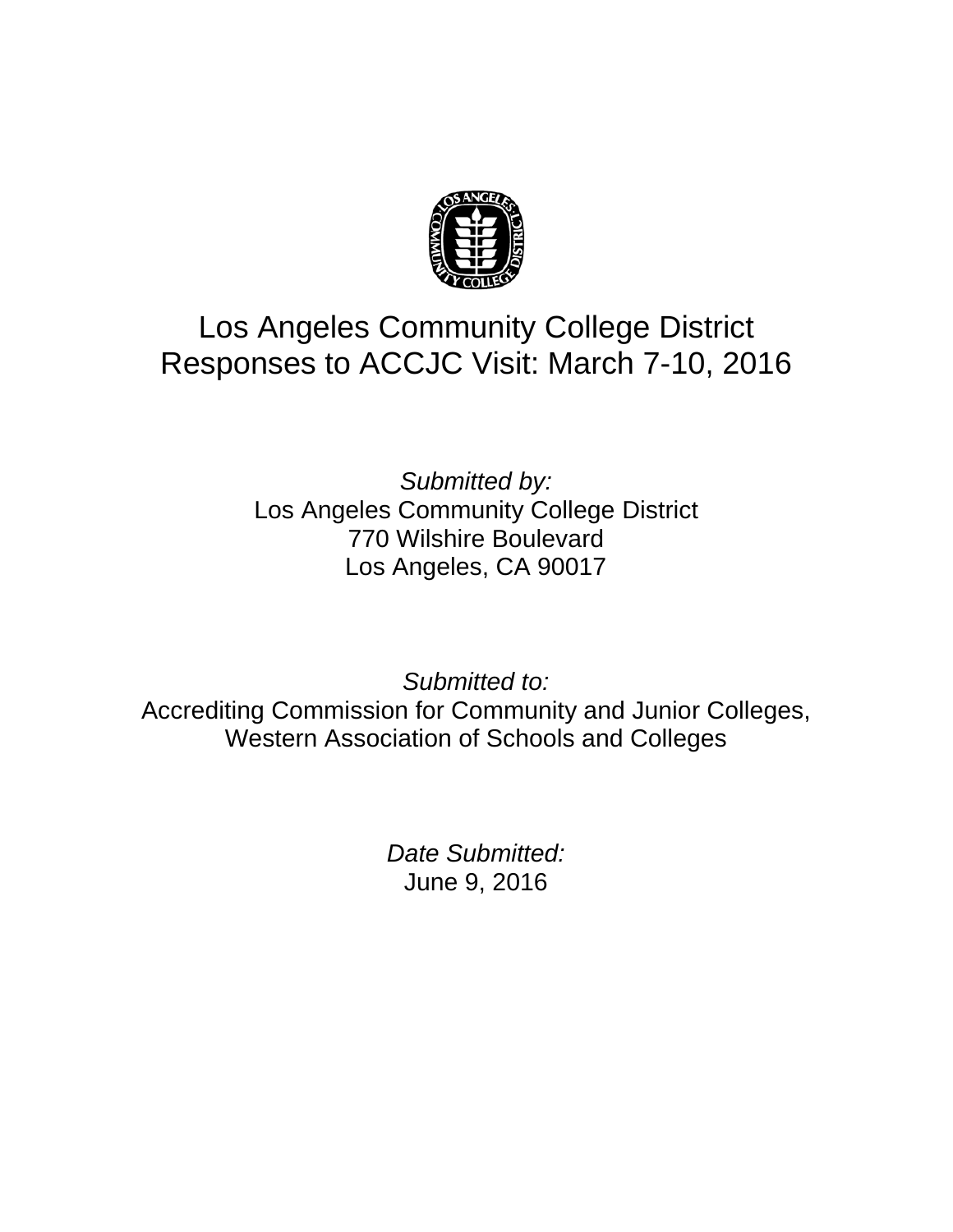

#### **Los Angeles Community College District ACCJC Commission Visit June 9, 2016**

## **Introduction**

Community colleges are held to high standards of student success and institutional performance, and being accredited is an integral part of assuring quality and public trust. As we prepared for the 2016 districtwide accreditation, we embraced the accreditation process and professional self-regulation as an opportunity to refine and improve our institutional processes and ultimately the educational outcomes of our students.

The Los Angeles Community College District's commitment to student success and excellence is recognized by the ACCJC. Our accreditation is a reflection of LACCD's continued tradition of providing quality instruction and support services that allow students to pursue and achieve their educational goals. At the Los Angeles Community College District, we are fully committed to meeting these high standards and view the accreditation process as an opportunity to affirm what is going well and an opportunity to improve.

LACCD is dedicated to ongoing improvement of its organizational structures and student programs. The District's mission recognizes the responsibility to provide access to the highest quality higher education opportunities to all students attending its nine colleges. The District's vision calls for us to take the lead on key national issues of student success and institutional effectiveness.

The District and each College view the process of accreditation as part of these improvement efforts. The results of the recent comprehensive site visit have allowed the District to have a more focused understanding of the ways in which improvements can be made to better support the colleges, students and communities. To this end, the District has embraced the findings of the visiting teams and has worked expeditiously to address each potential recommendation.

During the visit, the Educational Services Center (ESC) team took note of each area of concern and needed improvements. Immediately following the site visit, senior staff has taken initiative to address all areas in need of improvement. This work has been ongoing through the last few months and has included working with the colleges to support them in their efforts to do the same. The following information represents the substantial work that has already been completed as well as the planned efforts that will completely address each potential recommendation.

#### **Recommendations for Compliance**

There were several recommendations related to processes used to select and evaluate employees in the District. The Human Resources Division (HRD), under the leadership of the Vice Chancellor of Human Resources, has worked to develop a plan for fully addressing the recommendations expeditiously. These efforts have included working with the District's labor partners to ensure that all actions meet obligations agreed to through collective bargaining.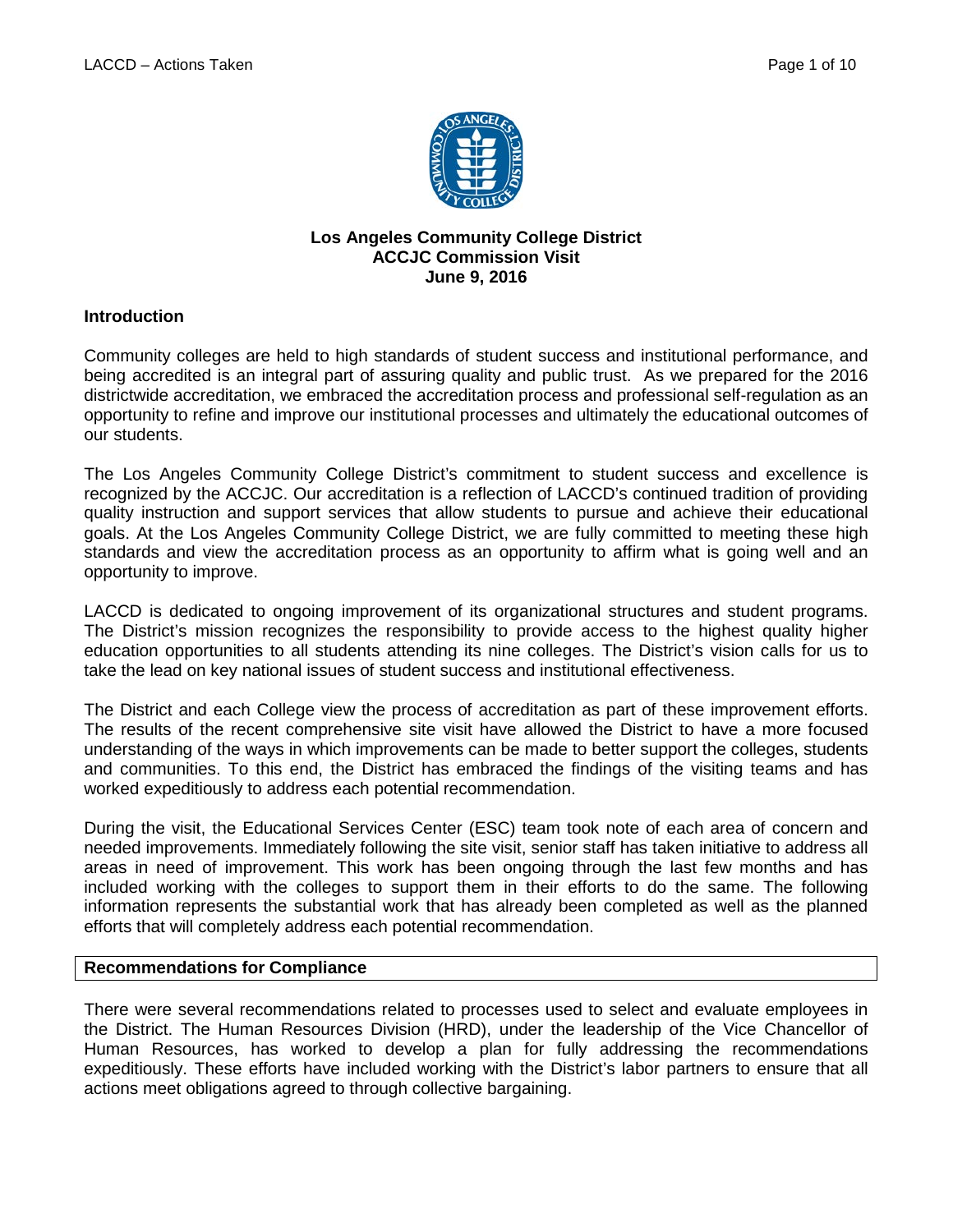# **District Recommendation 1 for Compliance**

*In order to meet the Standard, the team recommends that the District ensure consistent and uniform guidelines for the search and selection of adjunct faculty. (Standard III.A.1)*

The HRD has developed a plan to significantly enhance its role in the adjunct recruitment process. The complete plan (Appendix 1: Adjunct Recruitment Process) includes the development and maintenance of a centralized web-based adjunct recruitment site. The site will be used to develop adjunct applicant lists for dissemination to the colleges and other district hiring locations. HRD will develop adjunct posting templates for use by hiring locations. The templates will include duty statements and will be accompanied by a style guide to ensure conformity in the appearance of postings. The new process will ensure a consistent process for the recruitment and selection of adjunct faculty.

The HRD will revise the adjunct hiring HR Guide with the new adjunct recruitment process to ensure that the process yields the most diverse and highly qualified lists of applicants. The revised process set forth in the HR Guide will also incorporate the committee screening of applicants, the committee interview of applicants, the inclusion of an EEO representative on the screening and interview committees, a specified minimum number of applicants to be interviewed, and the inclusion of a teaching demonstration in the interview process. A planned timeline has been developed to ensure the production of adjunct applicant lists for use in Fall 2017 adjunct hiring.

# **District Recommendation 2 for Compliance**

*In order to meet the Standard, the team recommends that the District ensure all personnel are systematically evaluated at stated intervals in accordance with the bargaining agreements and Board policies. (Standard III.A.5)*

In order to meet the recommendation, the HRD will improve the processes for conducting and tracking evaluations. Planned improvements (Appendix 2: HRD Planned improvements) include increasing the usability of forms by creating fillable forms with electronic signatures and automated approval process/workflow. This process will ensure that the HRD tracking of employee evaluations completely matches the local college records. The District SAP Performance Management module will be implemented to assist with tracking and monitoring of evaluation completion rates. The District will also refine the existing EASY (evaluation alert system) reports for college administration to report out completion rates by employee groups and by manager. These reports will be used in the evaluation of managers and supervisors to increase accountability for the completion of their respective evaluation forms. Planned improvements will be rolled out over the next year with most major revisions occurring in Summer 2016.

# **District Recommendation 3 for Compliance**

*In order to meet the Standard, the team recommends the District update the performance evaluations of academic administrators to include the results of the assessment of learning outcomes to improve teaching and learning. (Standard III.A.6)*

The HRD is currently working with collective bargaining groups to add Student Learning Outcome (SLO) and Service Area Outcome (SAO) language to the Dean job description, job duty statement, and evaluation form to include measures as set forth in Accrediting Commission for Community and Junior Colleges (ACCCJC) Standard III (A.)(6). The Memorandum of Understanding (MOU) (Appendix 3: MOU Teamsters Assessment Evaluation) between the District and union has been drafted to address the evaluation form. The union is currently reviewing the MOU with a response expected in early Summer. The development of revised job descriptions and job duty statements will be addressed with the union in the upcoming months. All unrepresented management and executive level administrators will immediately have SLO and/or SAO integrated into the evaluation process.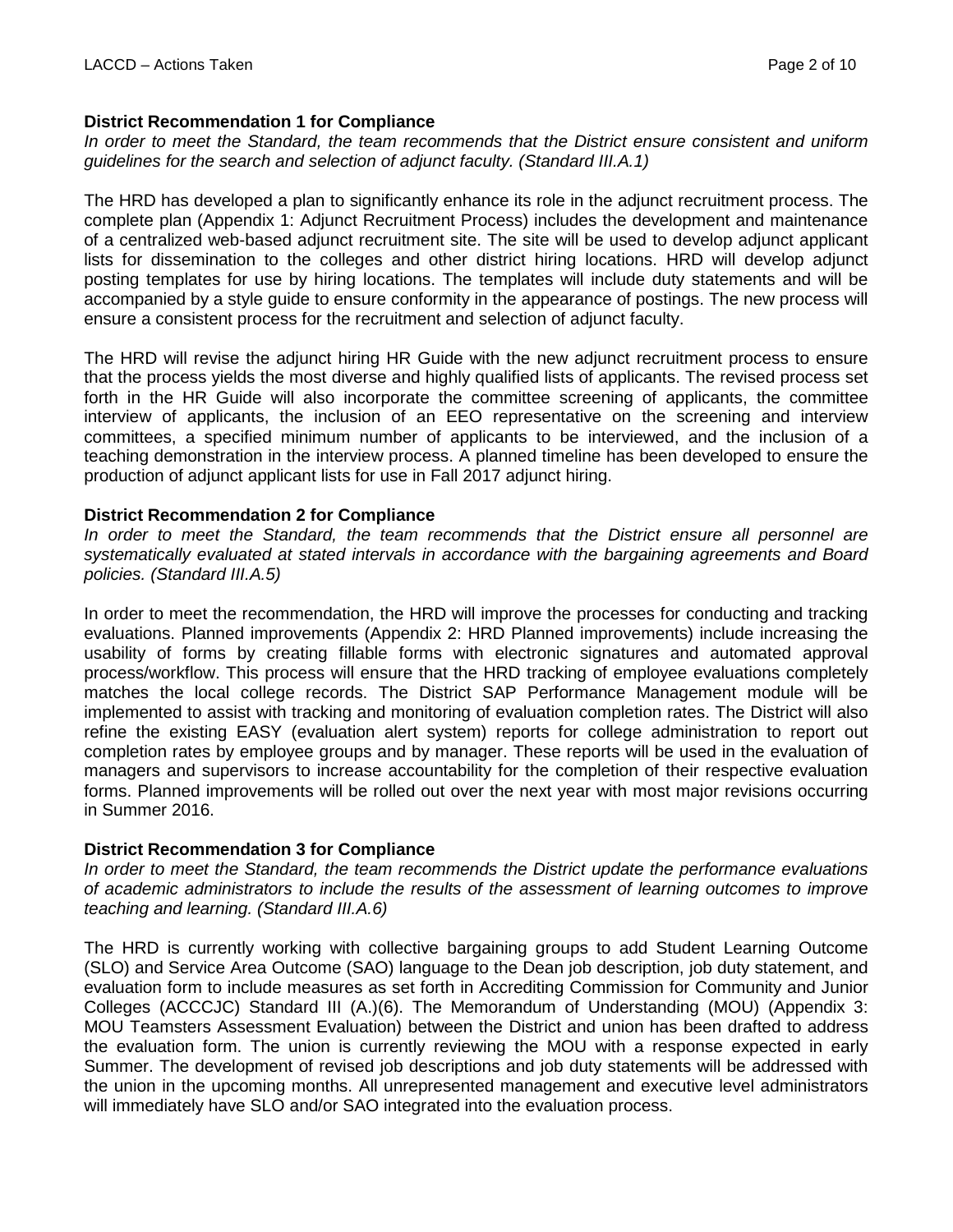# **District Recommendation 4 for Compliance**

In order to meet the Standard, the team recommends that the District and colleges develop a *comprehensive Business Continuity/Disaster Recovery plan to ensure reliable access, safety, and security. (Standard III.C.3)*

The District IT Department and the College IT departments have developed a plan that will create a standardized remote backup service shared by all nine Colleges. This plan allows for the deployment of standardized backup technology that includes all electronic records and materials housed at the colleges that are not already maintained through the Educational Services Center's backup system. The plan is currently being proposed for one-time and ongoing funding that is needed to complete the project in six to eight months. (Appendix 4: LACCD Remote Backup Proposal)

## **District Recommendation 5 for Compliance**

*In order to meet the Standard, the team recommends that the District comprehensively responds to the recurring audit findings concerning: 1) the internal control weakness in information technology controls over the areas of security and change management; and 2) the state compliance exceptions related to "To Be Arranged" (TBA) hours attendance documentation and course classifications. (Standard III.D.7)*

As part of the ongoing efforts to correct audit findings, the District develops corrective action plans. The corrective action plan for technology controls was already implemented prior to the team arriving and will be validated in the next audit cycle, scheduled to begin in August 2016. As of November 2015, the District had implemented all the steps to fully address the audit findings related to information technology controls. A preliminary external audit test showed full compliance. Status is "Partially Implemented" until a regularly scheduled full test by auditors for the current year is completed in the Fall of 2016.

The segregation of duties issue has been addressed with additional hiring of a Software Systems Engineer that allowed District IT to develop and improve the process. During this last year the District IT team evaluated and defined IT internal controls to refine and establish the list of users who should have administrative and other elevated (Super User) access within SAP. The internal examination included reviews of roles and the implementation of processes and procedures to segregate duties. Additionally, District IT established a new process to limit the use of shared user IDs to ensure that access is appropriate to the user's job responsibilities.

Past corrective action plans related to the TBA hours audit have included training with no changes in internal procedures. The current corrective action plan (Appendix 5: TBA Validation Process) involves increased central review and control over the TBA reporting. This plan was shared with Chief Instructional and Student Service Officers in a joint meeting on May 20, 2016, for final revision and approval. The plan includes periodic reviews of TBA courses to ensure that required curricular and attendance records are present. While the colleges still retain the autonomy to schedule TBA courses, the District will assume the role of verifying that all state requirements are satisfied prior to submitting final FTES reports. At the end of each semester, the Division of Educational Programs and Institutional Effectiveness will audit attendance records for compliance. Scheduled sections not meeting requirements will not be submitted for apportionment. Additional training on the new processes will be provided to CIOs, CSSOs, Scheduling Deans, and Admissions and Records staff.

# **District Recommendation 6 for Compliance**

*In order to meet the Standard, the team recommends that the District develop a process to capture the full impact of the District's liability for load banking and to record the liability in the District's financial statements. (Standard III.D.12)*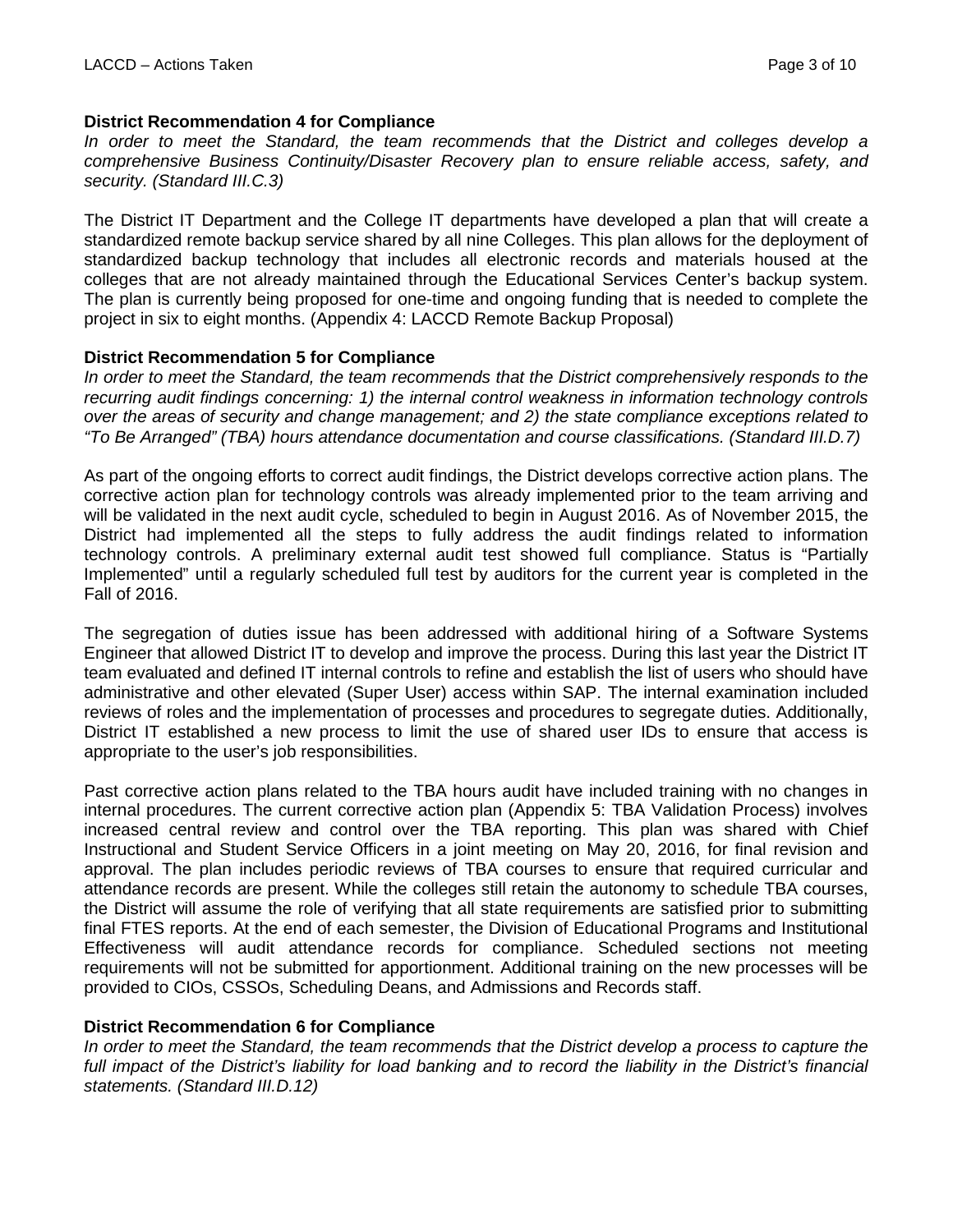Each College will now submit the load banking assignments approved at the college level to the HRD for development and maintenance of an internal districtwide database. The HRD will work with Payroll and Accounting staff to determine the financial liability resulting from each assignment and Accounting will record these liabilities in the District's financial statements. This process ensures that all liabilities related to load banking are accounted for. The Educational Services Center is in the process of analyzing past load banking approvals to calculate the current liability.

## **District Recommendation 7 for Compliance**

*In order to meet the Standard, the team recommends that the Board adopt policies that clearly define the process for the selection and evaluation of the chancellor. (Standard IV.C.3)*

The Board Rule for the selection and evaluation of the Chancellor was submitted for notice at the May 11, 2016 Board of Trustees' meeting and will be approved at the June 8, 2016 Board meeting (Appendix 6: Board Agenda; Appendix 7: Revised BR Chapter 10 Article 3).

# **District Recommendation 8 for Compliance**

*In order to meet the Standard, the team recommends that the Board establish a formal process for approving the review of policies in which no revisions are made and to regularly assess the effectiveness of all policies in fulfilling the District mission. (Standard IV.C.7)*

The current review model includes a review of Board Rules by staff on a three year cycle with only those changes being recommended going to the Board. The Board only reviews proposed changes. BR 2418.12 calls for the Chancellor to develop a process for regular and systematic review of Board Rules and Procedures. Chancellor's Directive C-12 was revised and put into effect on May 11, 2016 (Appendix 8: C-12 revised). The revised procedure calls for all Board Rules that have been reviewed to be sent to the Board. Those with no recommended changes will now be reviewed and reaffirmed by the Board. Those Board Rules reviewed by staff in the past three years with no changes recommended will be placed on the Board agenda as a compendium for review and reaffirmation by the Board. Furthermore, the District is embracing this recommendation and using it as an opportunity to shift models to one that can be more readily understood and used at the college level. Each Board Rule will now be reviewed with the intent of separating out procedural content, thereby simplifying the Board Rules and further aligning Board Rules with Administrative Procedures.

#### **Recommendations to Improve Institutional Effectiveness**

#### **District Recommendation 9 for Improvement**

*In order to increase effectiveness and better assess financial resource availability, the team recommends that the District implement a District position control system to track and budget for personnel costs. (Standard III.D.4)*

The District Information Technology team, in consultation with the Director of the Personnel Commission, Vice Chancellor for Human Resources, the Chief Financial Officer, the Vice Chancellor for Finance and Resource Development and the Deputy Chancellor, has developed a plan (Appendix 9: Position Control Plan) for programming SAP, the District's financial system, to implement position control and personnel costs. IT staff has been identified to begin work on the project. The strength of the proposal lies in its use of existing technology and adapting current procedures to increase control and track budget and personnel costs. The Preliminary plan is being reviewed to develop a finalized timeline for full implementation by Spring 2017.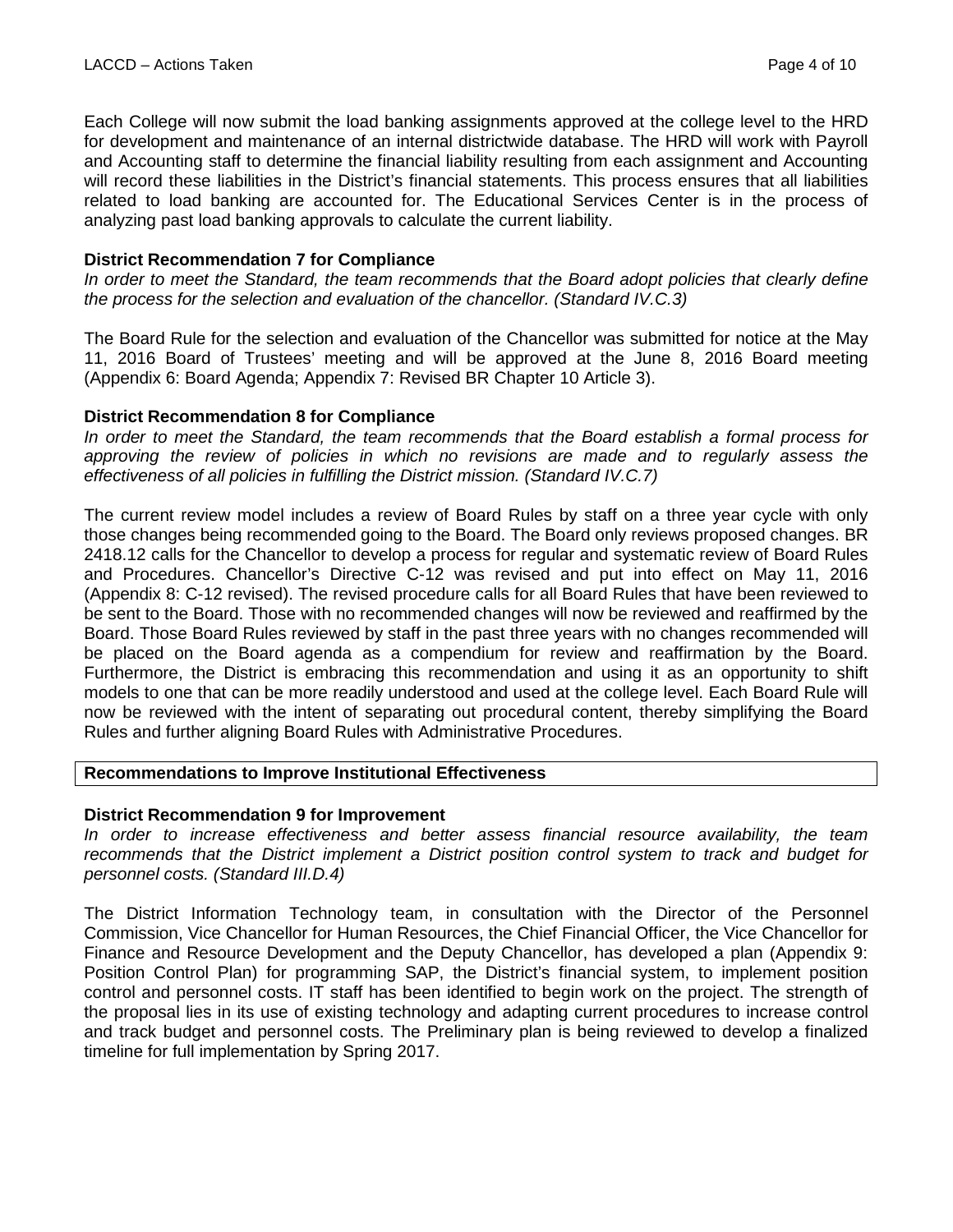# **District Recommendation 10 for Improvement**

*In order to increase effectiveness, the team recommends that the District develop and publicize a plan to fully fund the Other Post Employment Benefit (OPEB) Liability, which is currently funded at 16.06 percent. (Standard III.D.12)*

The District Chief Financial Officer/Treasurer is reviewing the response provided to the previous OPEB recommendation that was accepted by the ACCJC. In March 2012, East Los Angeles College, Los Angeles City College and Los Angeles Trade-Technical College submitted follow-up reports that include the District response to OPEB liabilities (Appendix 10: ELAC Midterm Report to ACCJC). In July 2012, the Commission reported that "the District recommendation to address post-retirement health liabilities was addressed in employee group negotiations and governing board actions" (Appendix 11: ACCJC Response to LATTC).

By GASB 45 regulation, and in keeping with good business practice, every two years the District engages an actuarial firm to update the OPEB obligation data in order to comply with the District plan to fully fund the obligation in 30 years and to assure its employees this benefit is adequately funded. The two year review is currently underway and the actuarial firm will soon complete its work and report to the District.

The current annual funding formula calls for \$23.5 million for current retiree liabilities and \$6.5 million in pre-funding for future retirees. Although yet to be determined based on the actuarial report, it is likely the District will need to further consider its OPEB planning in order to reach its goal to fully fund the obligation within a 30 year period. As a result, several strategies have been identified for addressing the OPEB challenge. These include increasing funding toward OPEB liabilities, working with labor units to modify benefit options, developing cost containment strategies, and generating additional annual returns through increased contributions to the OPEB irrevocable trust, or a combination of these strategies. The District will work to complete these discussions during the 2016/2017 fiscal year and develop a plan to fully fund OPEB obligations within the targeted 30 year period.

#### **District Recommendation 11 for Improvement**

*In order to increase effectiveness, the team recommends that the District review the membership of institutional governance committees to ensure all employee groups, particularly classified staff, have formal input on institutional plans, policies, and other key considerations as appropriate. (Standard IV.A.5)* 

The District has four Governance Committees, three of which already have membership from all constituent groups and consistent participation. Following the accreditation visit, the District Planning and Accreditation Committee met to review its charge and membership. Through this process, the committee has been split to the District Planning Committee and the Accreditation Committee. The District Planning Committee will focus on the development of the new District Strategic Plan, tracking the implementation and success of the plan and evaluating governance districtwide (Appendix 12: DPC Plan). The newly developed District Planning Committee will have classified and student representatives added to the membership to include a more diverse and representative perspective on issues related to District planning. The plan has been approved by the committee and the District Academic Senate. The revisions to the charge and membership will go into effect in June 2016. The Student Success Committee is not a governance committee, but is in the process of reviewing its charge and membership. Recommendations are expected on these changes in June 2016.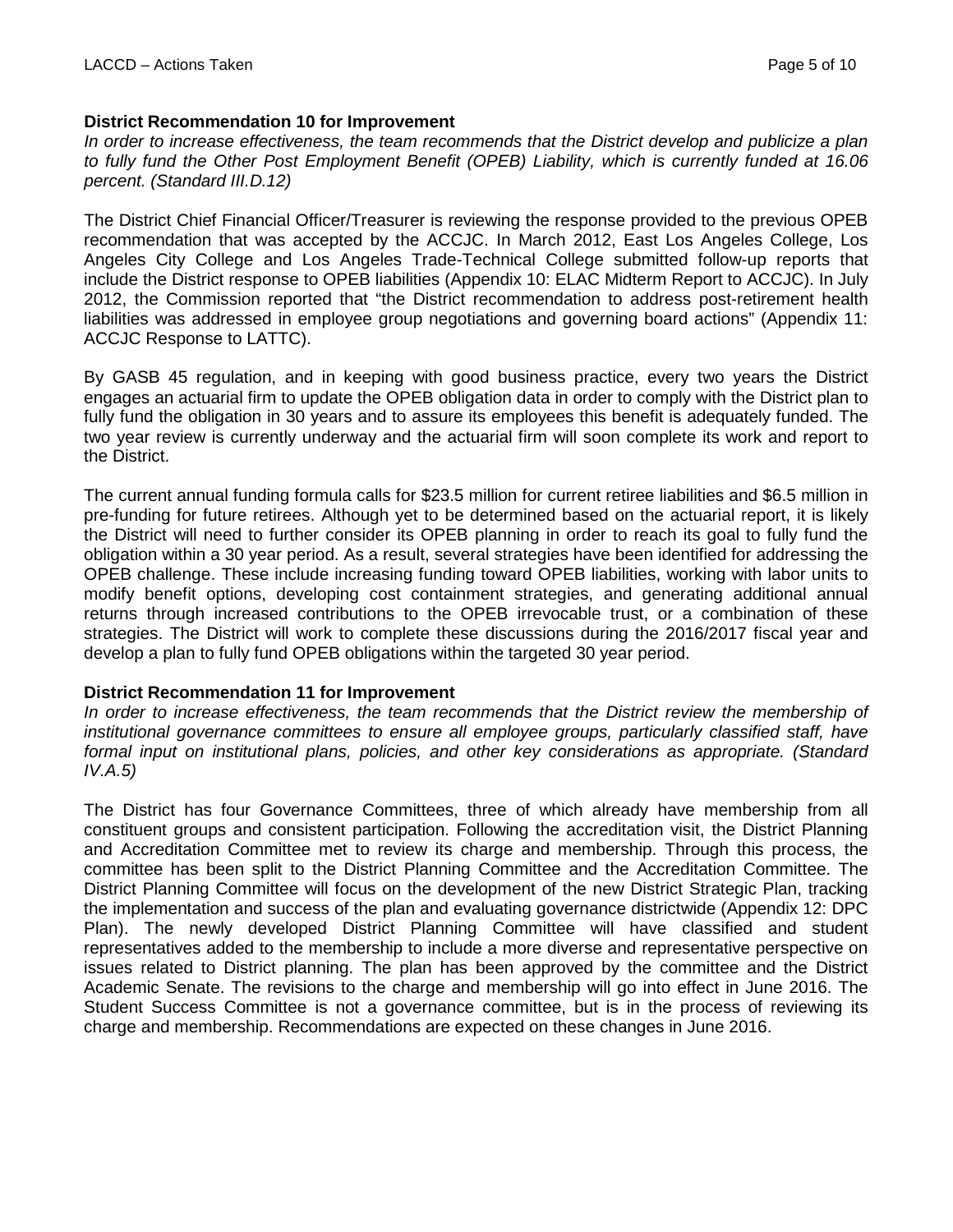# **District Recommendation 12 for Improvement**

*In order to improve effectiveness, the team recommends that the District expand efforts to communicate decisions made in the institutional governance process to all stakeholders. (Standard IV.D.6)*

The District has fully implemented its intranet site to further communication amongst and between groups. Training has occurred to prepare the Division of Educational Programs and Institutional Effectiveness to maintain the governance site, including schedules, agendas, minutes and materials (Appendix 13: SharePoint Training). The implementation team reviewed the site capabilities and has requested the site be changed to allow sign-in from offsite locations to make it more user-friendly. Each governance committee will send out regular reports on actions taken at the meetings. A repository of Committee recommendations and implementation plans is being developed and will be housed on the intranet site.

The District is also evaluating and revising the governance structure to improve communication and flow of information between constituent and governance groups (Appendix 14: Draft Consultation Structure). The revised processes will enable a better flow of communication and recommendations between consulting groups and create a venue for collaborative dialog resulting in continuity of information and enhanced expediency in the consultation process. The proposed structure has been submitted to the District Academic Senate for review. The newly hired District Director of Communications and External Affairs is also meeting with District and College staff to determine ways to improve communication through website redevelopment and rebranding.

## **LACCD College Responses**

The Los Angeles Community College District is pleased with the overall results of the accreditation visit in March 2016. The anticipated Commendations and report narrative showed the District and the nine Colleges functioning well together with a focus on institutional quality and improvement. The entire District works collectively to address all accreditation Recommendations. Under the leadership of the College presidents, their administrative staff and faculty leaders, all Colleges have begun work to address the findings from the site visits and possible Recommendations. Many of the anticipated Recommendations were already included in the College Quality Focus Essays (QFE) and Improvement Plans.

As such, in many cases, the work has already led to completely addressing the Recommendations and satisfying the Accreditation Standard. Other Recommendations will be remedied in the near future with concrete action plans for improvement. The District is in full support of the College efforts and will continue to identify ways to support addressing the College Recommendations. While each College will provide a specific response to the Commission, the following summarizes the excellent work to date conducted by each College of the LACCD.

# *Los Angeles City College*

The College has been working on all six Recommendations focusing on distance education, communication, student learning outcomes, enrollment management and budgeting as areas of emphasis. To increase the effectiveness of the distance education program, the College is expanding the DE Committee, appointing a faculty DE coordinator, revising its DE Plan, expanding DE professional development, and implementing more effective DE evaluations. The College is completing its annual summary of improvements resulting from governance committee recommendations, and will increase reporting on campus survey results and other relevant data through its existing College publications. The College is strengthening the alignment of learning outcomes at the course and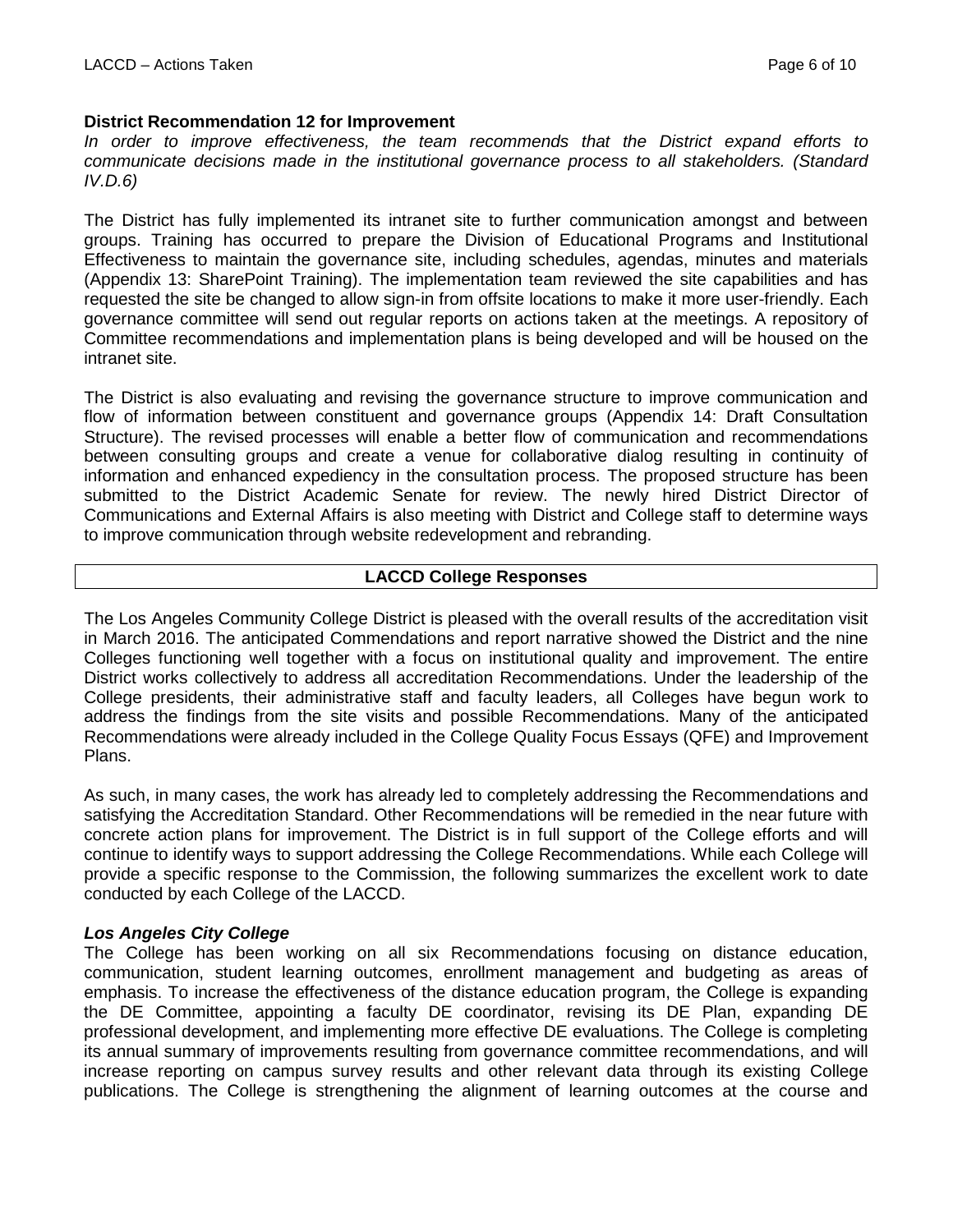program level, and the Academic Senate passed a syllabus template that will be used to generate an addendum for every College section that includes the approved course-level student learning outcomes. College leadership is working to revise the enrollment management plan, with an emphasis on providing essential courses, and developing a new proposal for debt repayment to be presented through the District Budget Committee.

## *East Los Angeles College*

The College has been working on all seven Recommendations focusing on student learning outcomes, tracking goals, nursing accreditation, professional development, offsite planning and technology planning as areas of emphasis. The College has already been working on these areas and is embracing the Recommendations with a focus on data and dialogue. The College will be launching a new student learning outcome platform that will allow for the evaluation of disaggregated student data. This data will be tied into a cycle of evaluation that includes general education, institutional learning, student service and administrative service outcomes.

Departments will produce a brief report indicating progress in the 3-year CLO cycle. The College is continuing to work with the Board of Registered Nurses to implement the action plan for improved program outcomes. Efforts are underway to align planning with the offsite South Gate Educational Center, to complete a substantive change report, and to integrate the planning and program review processes with technology needs. The College is also launching a year-long effort to evaluate professional development needs and the quality of the existing program.

## *Los Angeles Harbor College*

The College has been working on seven Recommendations focusing on student learning outcomes, program review, professional development, distance education, technology support services and budgeting as areas of emphasis. All disaggregation of Institutional Student Learning Outcomes (ISLO) data by age, gender, and ethnicity was conducted in February 2016 as part of the College's third cycle of assessment. The College has charged the assessment committee to review the tools and processes currently used for six-year program review. The comprehensive program reviews are scheduled to be integrated into the college's planning, decision-making, and resource allocation processes by Fall 2016. The professional development committee is currently formulating an integrated 2016-2017 Professional Development Plan that coordinates current efforts, ensures that FLEX days include topics of interest to faculty and staff, and creates new activities that bring the campus members together. As the College transitions to a new LMS (CANVAS), the distance education coordinator is developing an extensive multi-tiered faculty training program. The distance education committee continues to work with student support services to provide additional web-based information for online students. A new IT organization structure with revised job titles and responsibilities was presented to and approved by the College shared governance committees. The College President will collaborate with the District Budget Committee and the Vice Chancellor of Finance and Resource Development to develop solutions to resolve the debt obligation.

# *Los Angeles Mission College*

The College has been working on four Recommendations focusing on planning documentation, student support services, evaluation of learning support services, technology needs assessments, website updates and personnel evaluations as areas of emphasis. Following the timeline of action outlined in the Quality Focus Essay (QFE), the College has established a college-wide Integrated Planning Committee and convened the first Integrated Planning Committee meeting May 17, 2016. The new Vice President of Student Services has been working diligently to address the activities and goals detailed in the QFE, including the development of leadership opportunities, needs assessments, updating service area outcomes and the integration of staffing requests into the planning processes. The College developed a plan and evaluated all learning and tutoring center services and is using the results of the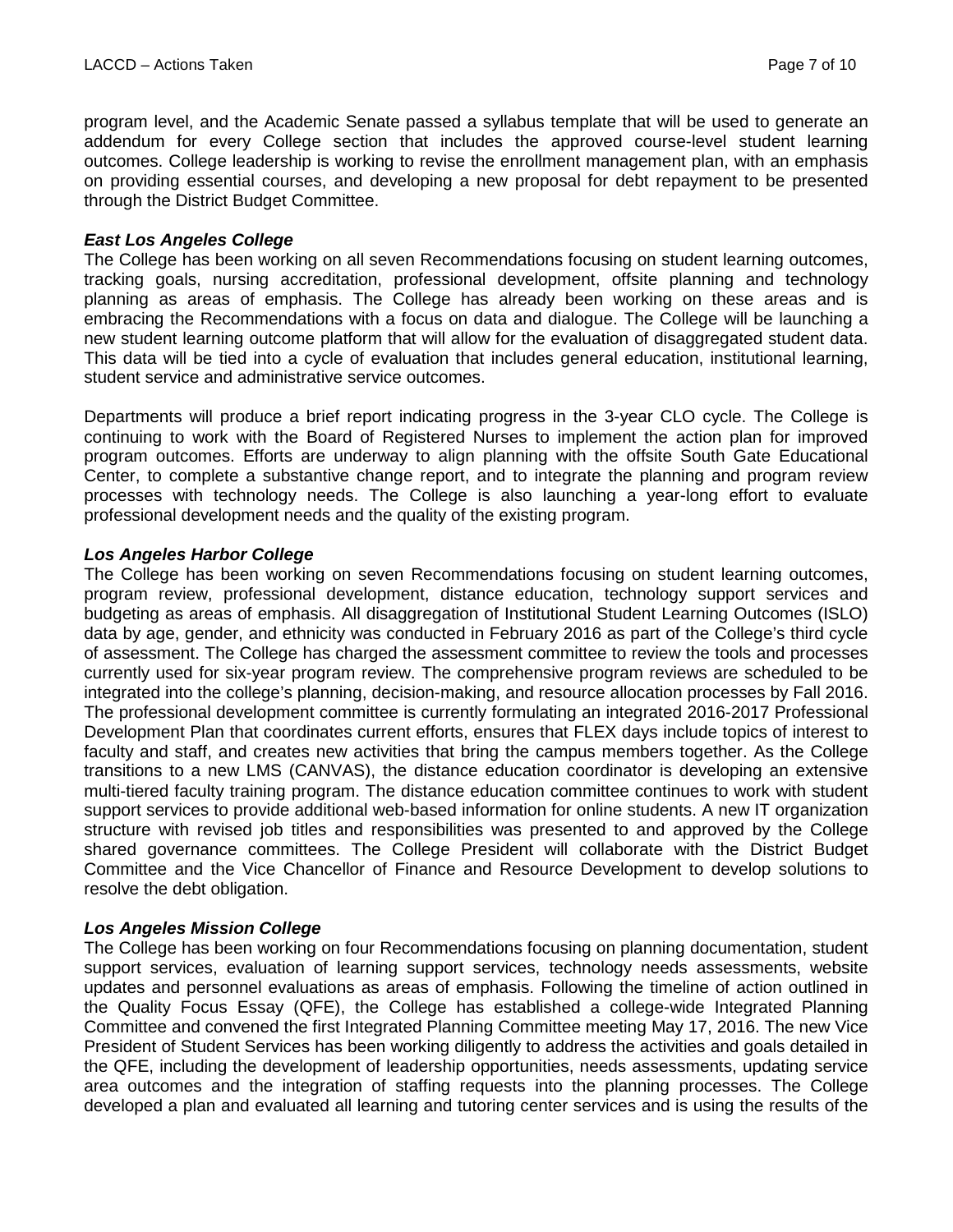evaluation to improve these services. The College has initiated a process to update all instructional websites making them consistent with College policies and procedures and has uploaded the current academic calendar to the catalog. The College has established policies and procedures with the concurrence of the respective Bargaining Units to have the evaluations of academic administrators and part time faculty include the responsibility for learning outcomes assessment in order to improve teaching and learning. The College has assessed the technology needs of the college by collecting data from users and has analyzed these data to revise the Technology Master Plan and the Technology Replacement Plan.

#### *Los Angeles Pierce College*

The College has been working on three Recommendations focusing on technology resources, enhancements to the review of the mission statement process, development of a comprehensive professional development program, student learning outcomes integration with planning and resource allocation, further disaggregation of distance education data, and increasing active student participation in governance and decision-making.

During the resource allocation process for fiscal year 2016, the College approved \$200,000 in ongoing funds to initiate a technology refresh cycle. In addition to those ongoing funds, the College has committed \$285,000 in one-time funds to repair and replace equipment. In response to the need for increased staffing in the Information Technology Department, seven (7) permanent new positions have been funded, two have been hired, interviews have been scheduled for four positions, and the seventh position is awaiting approval by the Personnel Commission.

The entire integrated planning process is scheduled to be evaluated in Fall 2016 as part of the preparation for the review and revision of the mission statement and development of the next strategic plan to be implemented beginning Fall 2017. Efforts to continue aligning all student outcomes processes with the four-year integrated planning processes will be assessed as part of that evaluation. According to the College's approved integrated planning calendar, the mission statement will be reviewed and revised, if necessary, during the 2016-2017 academic year prior to the revision of the strategic master plan. During that review process, the College will address the improvement Recommendation to broaden the constituent participation in the mission review. As described in the Quality Focus Essay, the College is engaged in improving and expanding professional development college-wide. Beginning in Summer 2016, the Office of Institutional Effectiveness will further disaggregate distance education data to include both institutional retention data as well as retention by programs. Additionally, the College plans to compare face-to-face and distance education student learning outcomes and review equity gaps at the course level. The Office of Student Engagement, which is now staffed by a dean and a faculty counselor, is developing and implementing programs to grow students' connections to the College. This includes ongoing efforts to increase student participation in all governance, planning and decision-making processes.

#### *Los Angeles Southwest College*

The College has been working on nine recommendations focusing on integrated planning, library, evaluation of student support services, evaluation of contracted services, evaluation of personnel, and maintenance and operations areas of emphasis. The College has already made significant progress with the approval of a new College mission statement by the College in May and the Board of Trustees in June 2016. The Dean of Institutional Advancement has already begun the process of revising the educational master plan which will serve as the basis for the integrated planning process. A Memorandum of Understanding between District and union has been drafted to address the evaluation form and will be implemented when approved by the College. The new Vice President of Student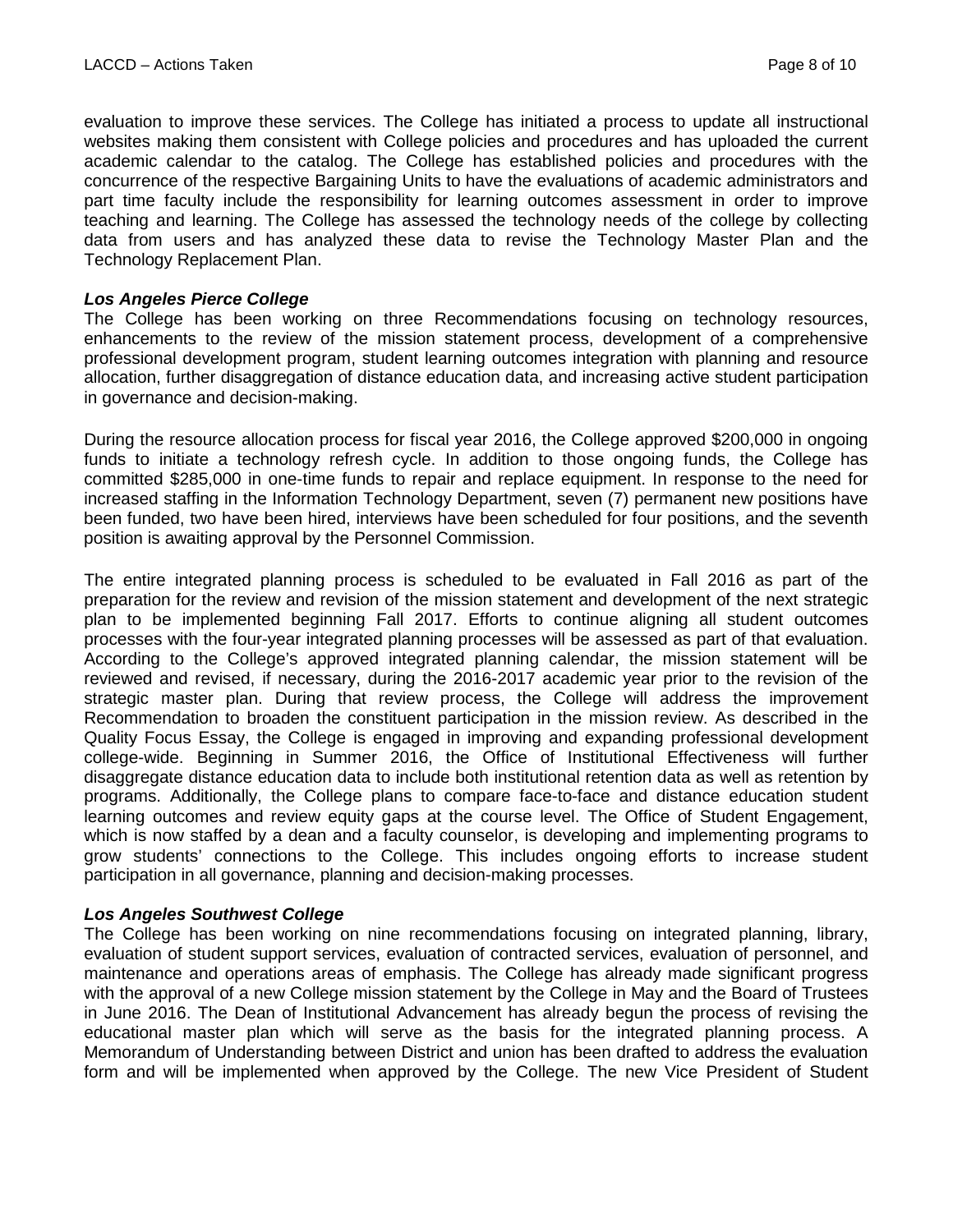Services is working with the campus to determine the need for additional support services and the satisfaction with existing services.

The College is hiring two additional librarians, which will allow the College to refine its content development processes and extend operating hours. The College is working with the District to address the issues related to maintenance and operations. The College is implementing a settlement agreement which has been reached with the Faculty Guild to ensure improved cleanliness of restrooms, continued maintenance of equipment and climate control systems, and enhanced safety protocols. The College is also working with its Maintenance and Operations staff to increase use of the work order system for improved response to reported concerns and is working with the Work Environment Committee to further address any noted issues.

# *Los Angeles Trade-Technical College*

The College has been working on recommendations for compliance and improvement focusing on assessment of program outcomes (program learning outcomes and service area outcomes), Institution-Set Standards (ISS), disaggregating data, course syllabi, Gainful Employment, program review, library usage, and evaluation of personnel as areas of emphasis. Following the College's assessment processes and timeline for the College's current cycle of Fall 2013-Spring 2016, the College completed all outcomes assessments by June 2016. The LATTC Assessment website was updated to reflect the completion status of all 93 program and 32 service area outcomes assessments. On March 15, 2016, the Educational Policies Committee voted to recommend the revision of the ISS, which was approved by the Academic Senate on April 12, 2016. As indicated in the Quality Focus Essay, eLumen will be used to improve the collection of disaggregated student assessment data. Upon receipt of the Draft External Evaluation Report, academic dishonesty statements have been reviewed in all College publications and will be discussed campus-wide on June 7, 2016. Gainful employment information is currently incorporated in the *LATTC Program Fact Sheet* and will be incorporated into the 2016-18 *LATTC College Catalog*, which is scheduled for publication in June 2016, to make the information more accessible. Since 2009, all LATTC programs complete program reviews each year. The College launched the current program review cycle at a college-wide forum called Faculty Effectiveness and Engagement Day, which took place on February 25, 2016. An analysis of Library usage will be completed by June 2016. The College is now track to have 100% of personnel evaluations completed by June 2016.

# *Los Angeles Valley College*

The College has been working on four Recommendations focusing on student learning outcomes, transfer-credit policy, total cost of ownership, and professional development as areas of emphasis. The College is piloting disaggregation of student learning outcome results in eLumen. Per the Quality Focus Essay, the College is implementing tools to increase the accessibility and understanding of data by providing training to campus users. The College's "Transfer of Credit Policy" has been moved to a more prominent location on the college's website and will be more clearly identified in the next printing of the catalog. As an element of the Quality Focus Essay, the Facilities Planning Committee and Work Environment Committee will discuss how to prioritize existing and future resources as a component of its total cost of ownership model. As indicated in the QFE, the Professional Development Inquiry Group (PDIG) will follow up on the College's February 26, 2016, Professional Development Summit by creating a plan to begin implementation of suggestions by the attendees. The PDIG will also ensure that staff is included in the "Teaching CORA Men of Color" (CORA is the Center for Organizational Responsibility and Advancement) training soon to be offered by the College. In addition, the primary shared governance committee, the Institutional Effectiveness Council, will determine which committee the Classified Staff Development Committee should report to so they can be integrated into the College's governance structure.